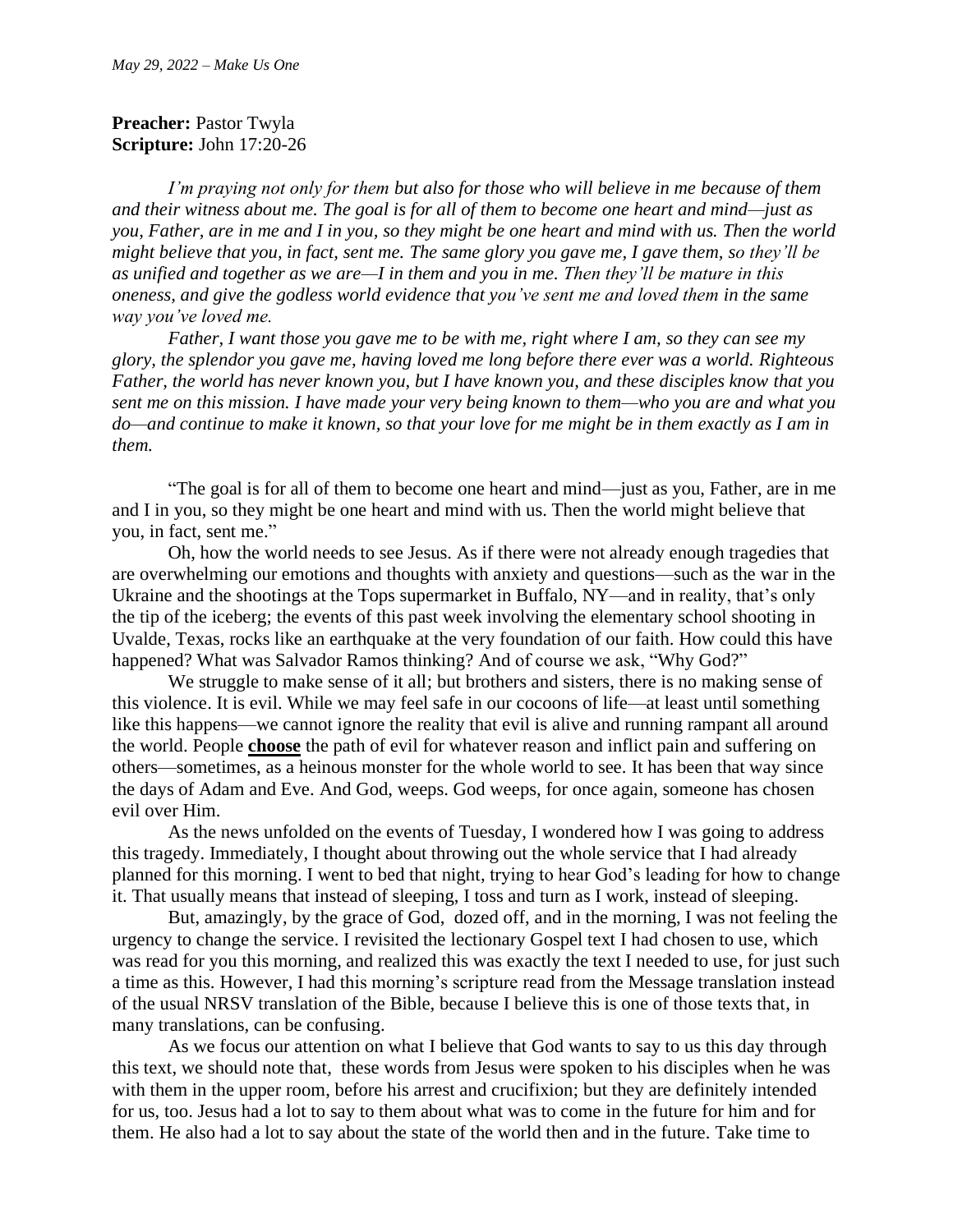read again, or for the first time, perhaps, chapters 13-17 in John. This particular text that we read today is a portion of a prayer Jesus was offering to God for his disciples and for future disciples.

In chapter 15:18-16:6, Jesus spoke on matters concerning the world. He didn't paint a rosy picture for them. He already shared with them that the evil in the world would try to destroy him. It wasn't going to be any easier for them; particularly , as they continued his work to build God's kingdom. If it wasn't going to be a cake walk for them, why should we think it would be easy for us who seek to be faithful to the call of Christ on our lives. The world was a mess then, and Jesus knew it wasn't going to get any better because there would always be people who would choose evil over the way, the truth, and the Life, over Jesus. And the world as a whole would suffer because of this.

Listen to these words from 15:18-19: *"If you find the godless world is hating you, remember it got its start hating me. If you lived on the world's terms, the world would love you as one of its own. But since I picked you to live on God's terms and no longer on the world's terms, the world is going to hate you."* I hear him saying that anything that is of God—all that is His goodness—is hated by the evil in the world.

And listen to these words spoken by Jesus in verses 21-25: "They," (the world), *"are going to do all these things to you because of the way they treated me, because they don't know the One who sent me. If I hadn't come and told them all this in plain language, it wouldn't be so bad. As it is, they have no excuse. Hate me, hate my Father—it's all the same. If I hadn't done what I have done among them, works no one has ever done, they wouldn't be to blame. But they saw the God-signs and hated anyway, both me and my Father. Interesting—they have verified the truth of their own Scriptures where it is written, 'They hated me for no good reason.'"*

Jesus will come to help them and still the world will hate them. Then Jesus went on to say, intensifying the significance of the point he was already making in 16:1-4a: *"I've told you these things to prepare you for rough times ahead. They are going to throw you out of the meeting places. There will even come a time when anyone who kills you will think he's doing God a favor. They will do these things because they never really understood the Father. I've told you these things so that when the time comes and they start in on you, you'll be well-warned and ready for them."*

Jesus knew the world was going to continue to be a mess. People always had and always would continue to choose to do horrible, unthinkable things to one another because they did not and do not yet know God. They may not know of their own account because they don't want to know. They may find the enticement of evil things to be more attractive to the life they want to live. Or they never heard about God and the loving kingdom He wants to build, including how to be a part of the kingdom. They may never have been touched by the presence of God's love; but instead, they may have only known the plagues of evil in their own lives.

All this is to say and remind us that from the beginning of time, God has given humanity free will, and there will always be those who will choose evil over good, for whatever reason. I believe, we were given free will because it is the only way we will ever truly know personally the love of God and how to love God. It is the only way we will be able to truly have an intimate relationship with him and with each other. While this is no consolation for the victims of evil actions, it is reality.

So unfortunately, that means evil also has the availability to rear its ugly head. We don't like that. We say, stop the evil in our world, God, but humanity has already chosen. It wants its own way sometimes. We may not even begin to think of doing anything as evil as Ramos did, but we all at some time or other, turned our backs on God in order to have what we wanted and sometimes it results in hurting others. This reality in no way excuses Ramos or any other murder's behavior. Don't even begin to think that it does. Ramos made the absolute worse choice possible.